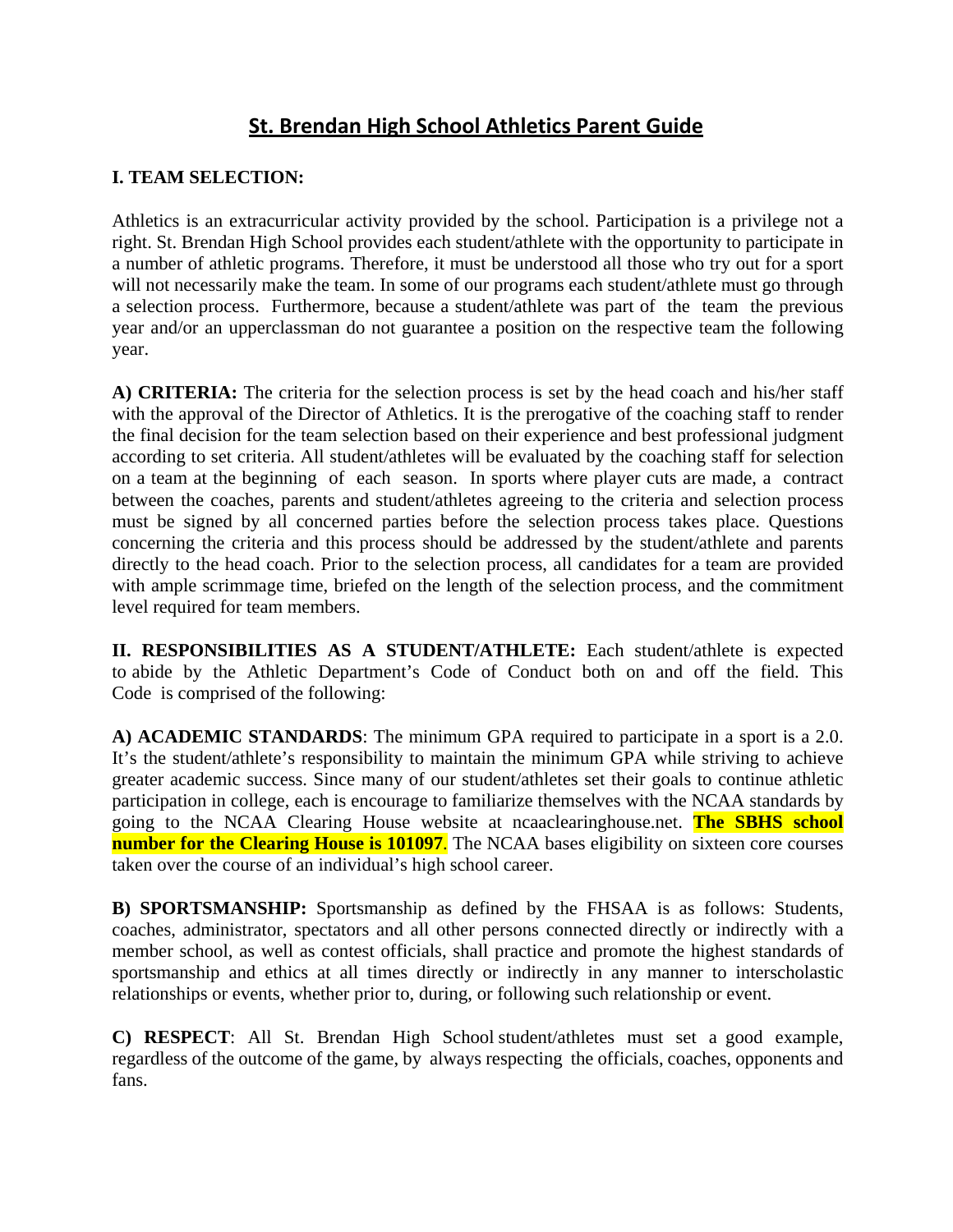The head coach has the authority to discipline a student/athlete up to and including the suspension and/or dismissal from a team. In these cases the athletic director must be informed and consulted before final action is taken. Every effort will be made to notify the parents or legal guardian prior to final disciplinary action. Words or actions by players, parents, and/or legal guardians deemed detrimental to the team or the well-being of an athlete, member of the coaching staff, or member team as determined by the administration of the school, may be just cause for the athlete's dismissal from the team.

**D) HEALTH:** It is the responsibility of each student/athlete, under the guidance of a coach, to prepare physically as well as mentally, prior to the sports season. In most cases this will entail participation in school sponsored off-season strength and conditioning programs. If an injury occurs, the school's athletic trainer must be notified. If at any time the athlete is seen by a physician, a letter of release signed by the physician must be given to the athletic trainer prior to any further involvement on the school's athletic team.

**E) DEDICATION/COMMITMENT**: Once you are selected on a team, regardless of the level, you are committed to that team for the duration of its season. It is against school policy to leave one team prior to the conclusion of its season to play on another team. You are required to be on time, prepared, attend each practice and game, and maintain a positive attitude towards your coaches and teammates throughout the season.

**III. THE ROLE OF THE PARENT:** The school and athletic department expects a certain level of conduct for our parents. Listed below are a number of areas this entails:

**A) BE ENTHUSIASTIC AND ENCOURAGING**: Support your son/daughter to strive for their best, regardless of the level of sport. Work with your son/daughter as well as their teachers/coaches to help set realistic academic and performance goals. Be aware at times, the student/athlete may tend to put too much pressure on themselves in order to achieve unrealistic goals.

**B) LET THE COACHES COACH:** Regardless of the coaching experience a parent/guardian may have, avoid criticizing the coaches, school officials, and other teammates in the presence of your son/daughter. Behavior such as this is detrimental to the building of team morale. Parent/guardian needs to trust the coach and his/her philosophy to help build team morale. The development of a positive coach-athlete relationship promotes personal and team growth and is essential to team spirit and success. While on the sidelines, you're expected to refrain from coaching your son/daughter since your instructions may confuse or contradict the coach's sideline instructions. The offering of encouragement and support by the parent can have more of a positive impact on your son/daughter.

## **C) APPROPRIATE CONCERNS TO DISCUSS WITH A COACH:**

 How your child can improve and grow Concerns about your son's/daughter behavior Coaching philosophy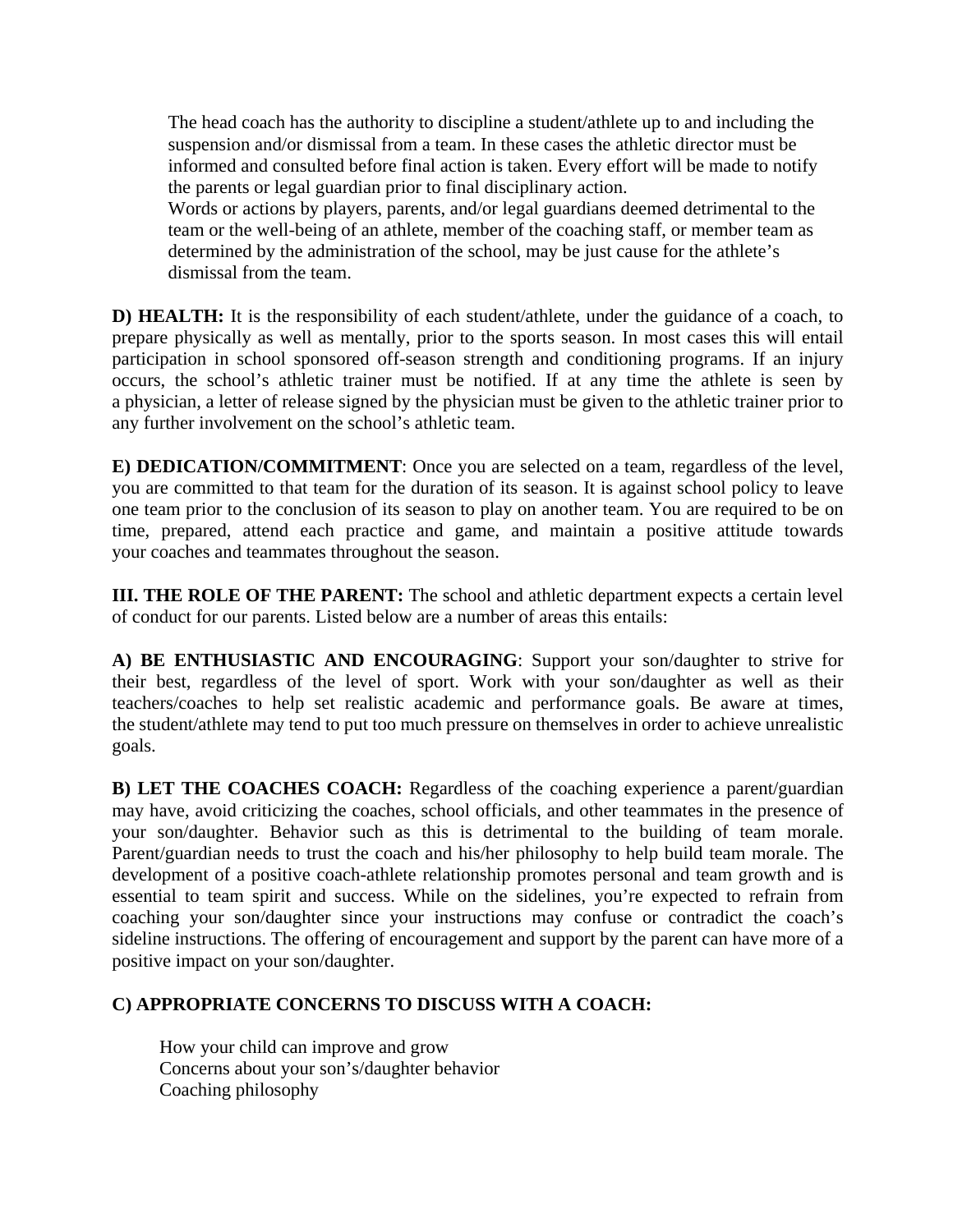As professionals, our coaches make decisions based on what they believe is best for the team. As listed above, there are some issues a parent can discuss with a coach. However, there are issues which must be left to the judgment and discretion of the coach.

## **D) ISSUES NOT APPROPRIATE TO DISCUSS WITH COACHES:**

 Playing time Coaching strategy Play calling Other student/athletes Other coaches, administrators, or athletic teams

**E) PROCEDURES TO FOLLOW IF YOU HAVE TO DISCUSS A CONCERN WITH A COACH:** There are times when it may be necessary to require a conference to discuss concerns with a coach and it will always be encouraged to do so. It's helpful for each party to have a clearer understanding of the other's position. It's also important to note two very important facts: One, that confidentiality is something that may not be promised. Two, you will be heard but you may not get what you want. If and when a conference with a coach is requested the following procedures are in place:

 Either call or email the head coach to set up an appointment. If for some reason the head coach cannot be reached please call the Director of Athletics, Mr. Kevin Esteban at (305) 223-5181 ext. 562 or kesteban@stbhs.org Please do not attempt to circumvent the chain of command by contacting either the school's principal or athletic director without speaking to the head coach first. Once the conference is set please stick to the points of concern. In many cases another coach involved with the sport will also be present.

**F) WHAT HAPPENS NEXT:** If for some reason(s) your meeting with the head coach did not provide a satisfactory resolution the parent can do the following:

Call and set up an appointment with the Director of Athletics to discuss the situation remembering to stick to the point(s).

**G) IMPORTANT NOTIFICATIONS REGARDING SPORTS:** In the case where a family is delinquent in paying tuition, and other financial obligations, the administration of the school may refuse to allow the student to participate in athletic or school activities. Parents acknowledge that participation in sport leagues/clubs is inherently dangerous and, while the school will attempt to secure the well being of each student, it cannot ensure the safety of all students who participate in these programs. St. Brendan High School is not responsible for student participation in sports/leagues/clubs not listed in The Parent/Student Handbook. Parents hereby acknowledge student/athletes who participate in any such program do so at their own risk. Parents further acknowledge that the school does not control or sanction any such program and that it shall not be held liable for any injuries or damages sustained by students or others arising from participation in such program or activities. This includes sponsored outside agencies, roller hockey, ice hockey, and others. St. Brendan High School leases its athletic facilities to a third